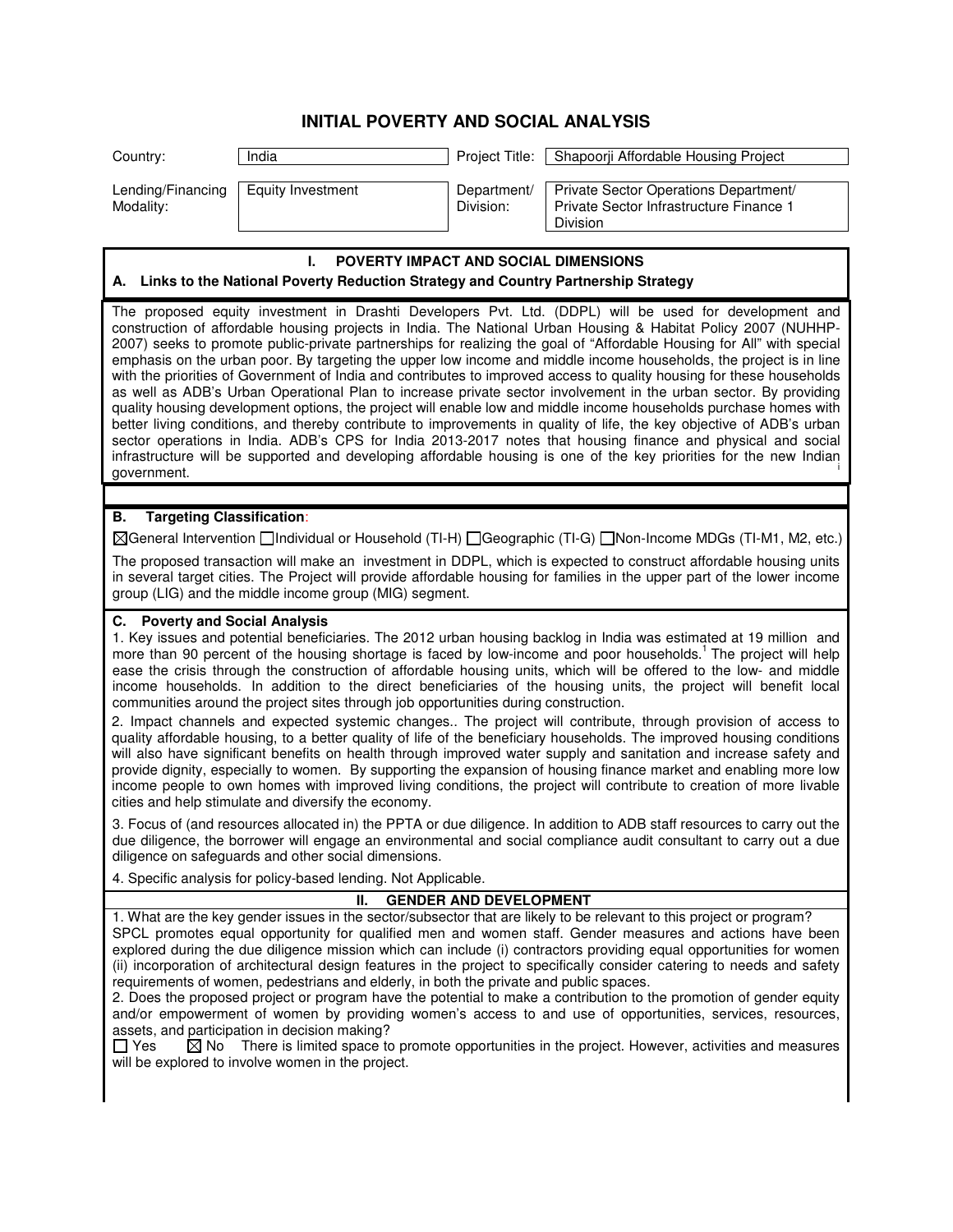3. Could the proposed project have an adverse impact on women and/or girls or widen gender inequality? Yes  $\boxtimes$  No Please explain

- 4. Indicate the intended gender mainstreaming category:
- SGE (Some Gender Elements)

| Ш.                                                                                                                                                                                                                                                                                                                                                                                                                                                                                                                                                                                                                                                                        |  |  |  |
|---------------------------------------------------------------------------------------------------------------------------------------------------------------------------------------------------------------------------------------------------------------------------------------------------------------------------------------------------------------------------------------------------------------------------------------------------------------------------------------------------------------------------------------------------------------------------------------------------------------------------------------------------------------------------|--|--|--|
| <b>PARTICIPATION AND EMPOWERMENT</b>                                                                                                                                                                                                                                                                                                                                                                                                                                                                                                                                                                                                                                      |  |  |  |
| 1. Who are the main stakeholders of the project, including beneficiaries and negatively affected people? Identify how<br>they will participate in the project design.                                                                                                                                                                                                                                                                                                                                                                                                                                                                                                     |  |  |  |
| Project stakeholders include SPCL, DPPL, relevant national and local government authorities, and nearby<br>communities in the project area.                                                                                                                                                                                                                                                                                                                                                                                                                                                                                                                               |  |  |  |
| 2. How can the project contribute (in a systemic way) to engaging and empowering stakeholders and beneficiaries,<br>particularly, the poor, vulnerable and excluded groups? What issues in the project design require participation of the<br>poor and excluded?                                                                                                                                                                                                                                                                                                                                                                                                          |  |  |  |
| At the site selection stage, DDPL will carry out a due diligence of the proposed sites that will identify potential issues<br>with respect to ownership or any other issues associated with the site, which will guide DDPL's decision to finalize the<br>site. Once finalized, as part of the environmental and social assessment process, DDPL shall consult with the<br>neighboring communities and other relevant stakeholders of each proposed subproject development, informing them<br>about the project and seeking their views, in accordance with ADB safeguard requirements.                                                                                   |  |  |  |
| 3. What are the key, active, and relevant civil society organizations in the project area? What is the level of civil<br>society organization participation in the project design?<br>$\boxtimes$ (L)Information generation and sharing $\boxtimes$ (L)Consultation<br>$\Box$ Collaboration<br>$\Box$ Partnership                                                                                                                                                                                                                                                                                                                                                         |  |  |  |
|                                                                                                                                                                                                                                                                                                                                                                                                                                                                                                                                                                                                                                                                           |  |  |  |
| 4. Are there issues during project design for which participation of the poor and excluded is important? What are they<br>and how shall they be addressed? $\Box$ Yes<br>$\boxtimes$ No                                                                                                                                                                                                                                                                                                                                                                                                                                                                                   |  |  |  |
| IV.<br><b>SOCIAL SAFEGUARDS</b>                                                                                                                                                                                                                                                                                                                                                                                                                                                                                                                                                                                                                                           |  |  |  |
| A. Involuntary Resettlement Category $\Box$ A $\Box$ B $\boxtimes$ C $\Box$ FI                                                                                                                                                                                                                                                                                                                                                                                                                                                                                                                                                                                            |  |  |  |
| 1. Does the project have the potential to involve involuntary land acquisition resulting in physical and economic<br>displacement? $\Box$ Yes<br>$\boxtimes$ No                                                                                                                                                                                                                                                                                                                                                                                                                                                                                                           |  |  |  |
| No involuntary resettlement impacts are expected as DDPL will acquire already aggregated lands from (i) lands<br>already owned by SP group in the metropolitan cities; (ii) network of reputed land aggregators and realtors with<br>access to suitable lands; (ii) international property consultants and other reputed brokers; and (iii) in rare cases,<br>acquired or leased from government departments. DDPL will not purchase lands where land aggregation involved<br>involuntary resettlement, unless resettlement and income restoration were managed in accordance with ADB<br>safeguard policy requirements. This will be confirmed during the due diligence. |  |  |  |
| 2. What action plan is required to address involuntary resettlement as part of the PPTA or due diligence process?<br>$\Box$ Resettlement plan<br>$\Box$ Resettlement framework<br>$\Box$ Social impact matrix<br>$\Box$ None<br>$\boxtimes$ Environmental and social management system arrangement                                                                                                                                                                                                                                                                                                                                                                        |  |  |  |
| The ESMS to be developed for DDPL will include a detailed land screening, selection and acquisition procedure to<br>ensure land is systematically screened and sites with resettlement impacts, if any, avoided.                                                                                                                                                                                                                                                                                                                                                                                                                                                          |  |  |  |
| B. Indigenous Peoples Category □ A □ B ⊠ C □ FI                                                                                                                                                                                                                                                                                                                                                                                                                                                                                                                                                                                                                           |  |  |  |
| 1. Does the proposed project have the potential to directly or indirectly affect the dignity, human rights, livelihood<br>systems, or culture of indigenous peoples?<br>$\Box$ Yes<br>$\boxtimes$ No<br>No impacts on indigenous communities are expected as the projects will be proposed in major cities. Lands to be<br>acquired will already be aggregated and hence free of small scale land ownership, any traditional land use or<br>settlement rights and dwellings.<br>2. Does it affect the territories or natural and cultural resources indigenous peoples own, use, occupy, or claim, as                                                                     |  |  |  |
| their ancestral domain? $\Box$ Yes<br>⊠ No<br>3. Will the project require broad community support of affected indigenous communities? $\square$ Yes $\square$ No                                                                                                                                                                                                                                                                                                                                                                                                                                                                                                          |  |  |  |
| 4. What action plan is required to address risks to indigenous peoples as part of the PPTA or due diligence process?<br>Indigenous peoples plan   Indigenous peoples planning framework   Social Impact matrix<br>$\boxtimes$ Environmental and social management system arrangement<br>None                                                                                                                                                                                                                                                                                                                                                                              |  |  |  |
| ٧.<br>OTHER SOCIAL ISSUES AND RISKS                                                                                                                                                                                                                                                                                                                                                                                                                                                                                                                                                                                                                                       |  |  |  |
| 1. What other social issues and risks should be considered in the project design?                                                                                                                                                                                                                                                                                                                                                                                                                                                                                                                                                                                         |  |  |  |
| $\boxtimes$ Creating decent jobs and employment (M) $\boxtimes$ Adhering to core labor standards (M)<br>  Labor retrenchment<br>Spread of communicable diseases, including HIV/AIDS $\Box$ Increase in human trafficking $\Box$ Affordability<br>Increase in unplanned migration<br>$\Box$ Increase in vulnerability to natural disasters [<br>Creating political instability                                                                                                                                                                                                                                                                                             |  |  |  |